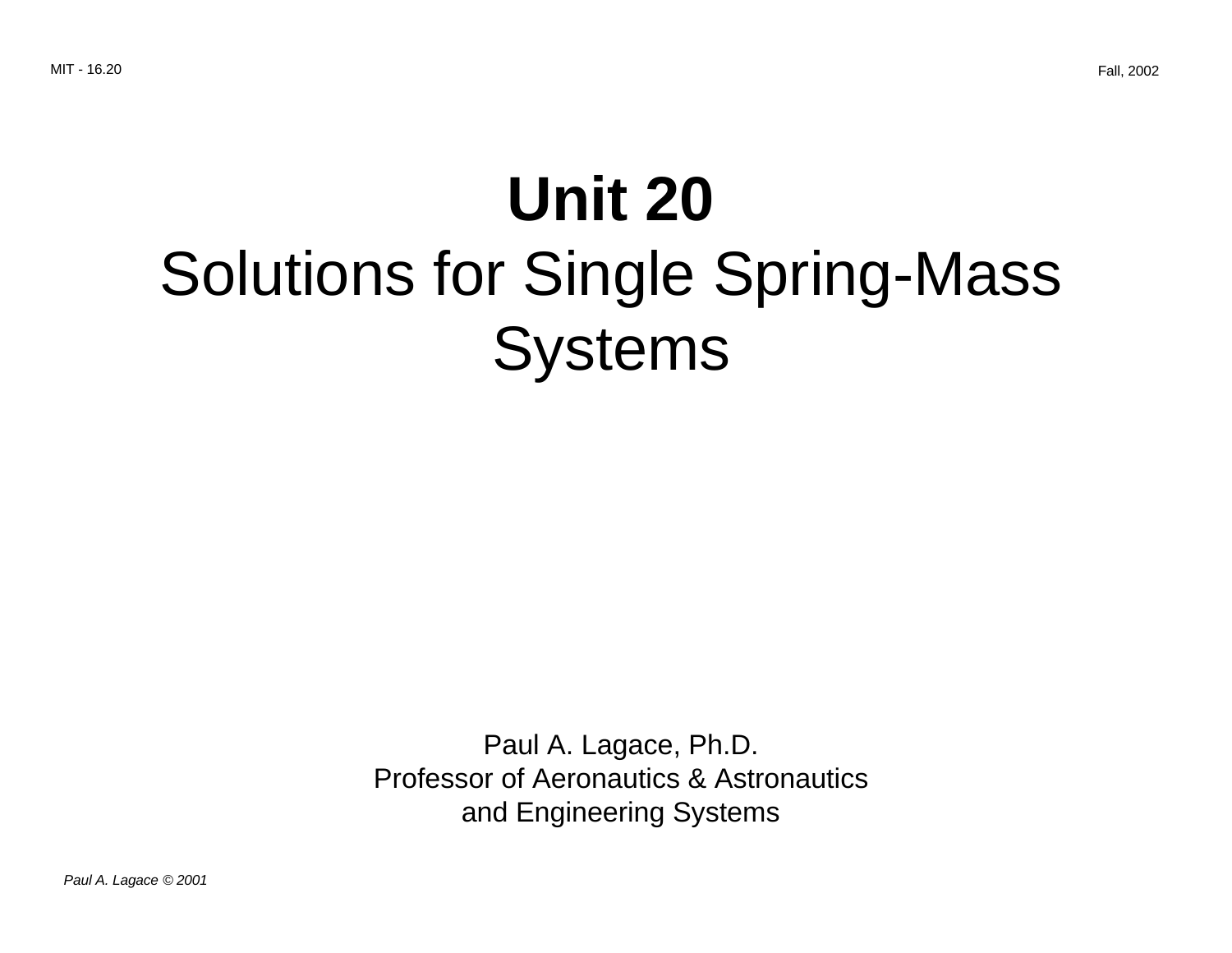Return to the simplest system: the single spring-mass…

This is a one degree-of-freedom system with the governing equation:

$$
m\ddot{q} + kq = F
$$

First consider…

### Free Vibration

 $\Rightarrow$  Set F = 0

resulting in:

$$
m\ddot{q} + kq = 0
$$

The solution to this is the homogeneous solution to the general equation.

For an Ordinary Differential Equation of this form, know that the solution is of the form:

$$
q(t) = e^{pt}
$$
  
\n
$$
\Rightarrow mp^{2}e^{pt} + ke^{pt} = 0
$$
  
\n
$$
\Rightarrow mp^{2} + k = 0
$$
 (in order to hold for all t)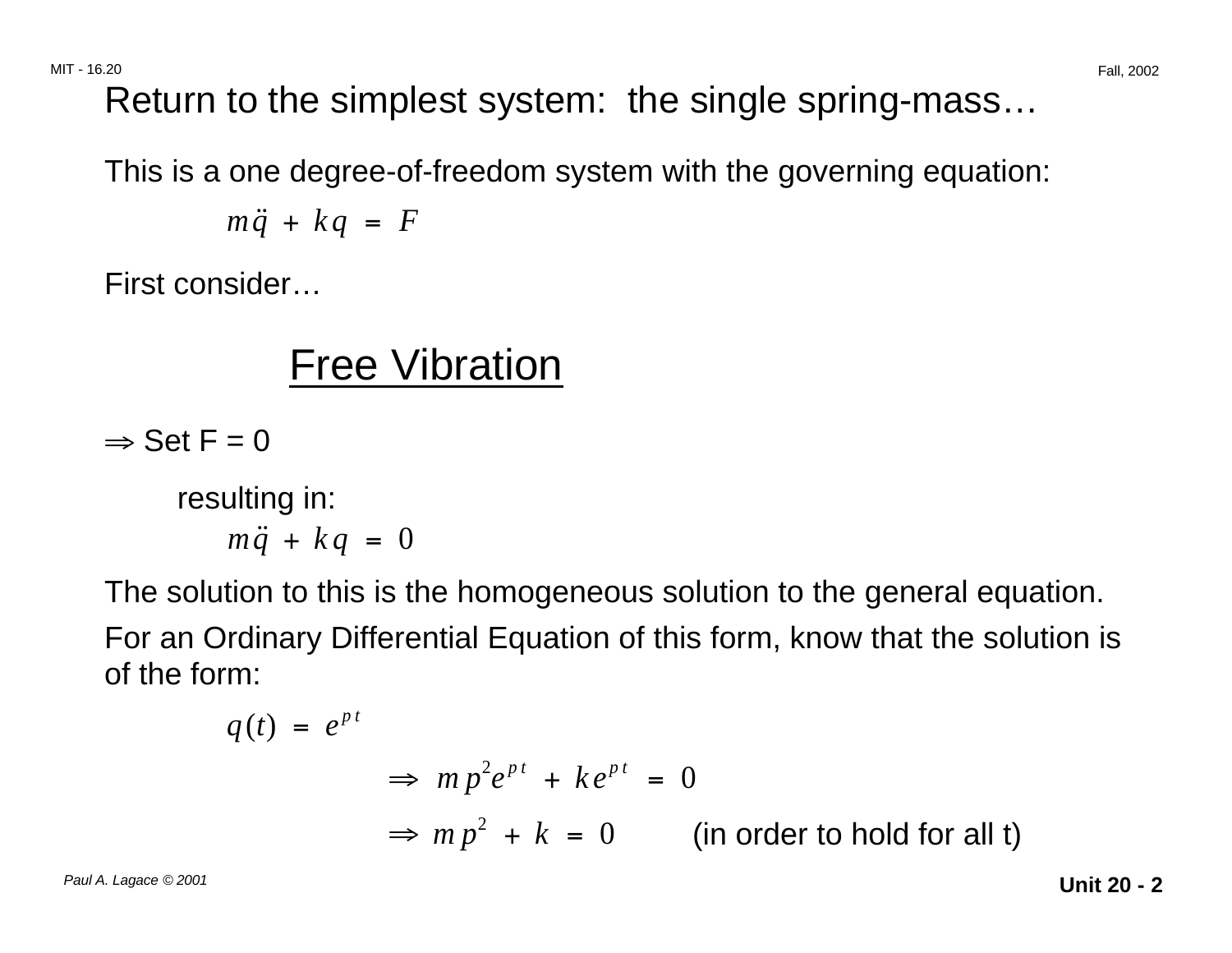MIT - 16.20 Fall, 2002 <sup>2</sup>*k* <sup>⇒</sup> *<sup>p</sup>*<sup>=</sup> <sup>−</sup> *m*  <sup>⇒</sup> *<sup>p</sup>*<sup>=</sup> <sup>±</sup> *<sup>i</sup><sup>k</sup> m*  where: *i* <sup>=</sup> <sup>−</sup> 1 *k m*  = <sup>ω</sup> = natural frequency of single degree-of-freedom system [rad/sec]

**Important** concept that natural frequency  $=$   $\sqrt{ }$ mass

So have the equation:

$$
q(t) = C_1 e^{i \omega t} + C_2 e^{-i \omega t}
$$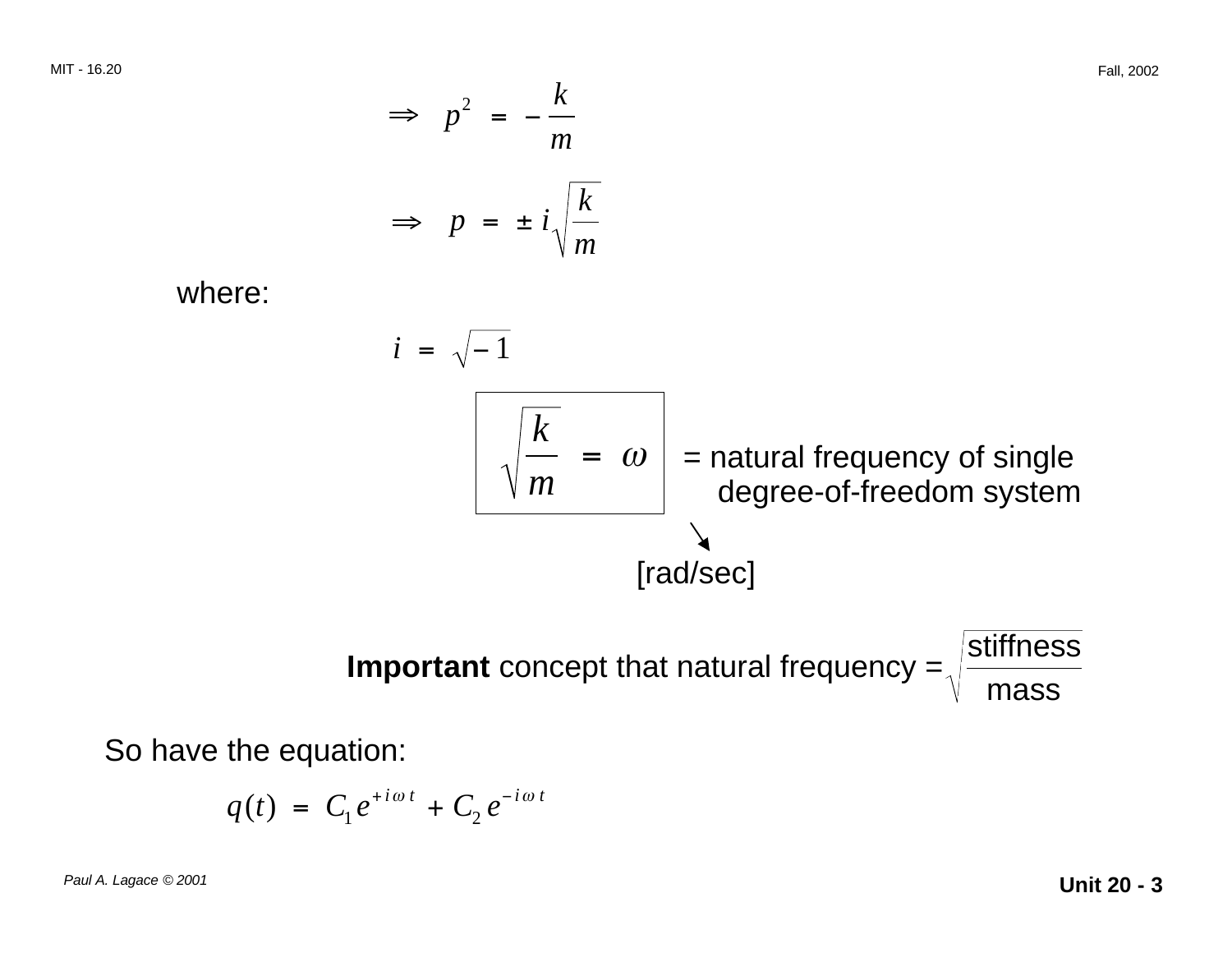from mathematics, know this is:

$$
q(t) = C'_1 \sin \omega t + C'_2 \cos \omega t \Big| \quad \text{general solution}
$$

Now use the Initial Conditions:

$$
\begin{array}{llll}\n\textcircled{a} & t = 0 & q = q_0 \implies C_2' = q_0 \\
\textcircled{a} & t = 0 & \dot{q} = \dot{q}_0 \implies C_1' = \frac{\dot{q}_0}{\omega}\n\end{array}
$$

This results in:

$$
q(t) = \frac{\dot{q}_0}{\omega} \sin \omega t + q_0 \cos \omega t
$$

with:

$$
\omega = \sqrt{\frac{k}{m}}
$$

This is the basic, unforced response of the system

So if one gives the system an initial displacement A and then lets go:

$$
q_0 = A
$$
  

$$
\dot{q}_0 = 0
$$

Paul A. Lagace © 2001 **Unit 20 - 4**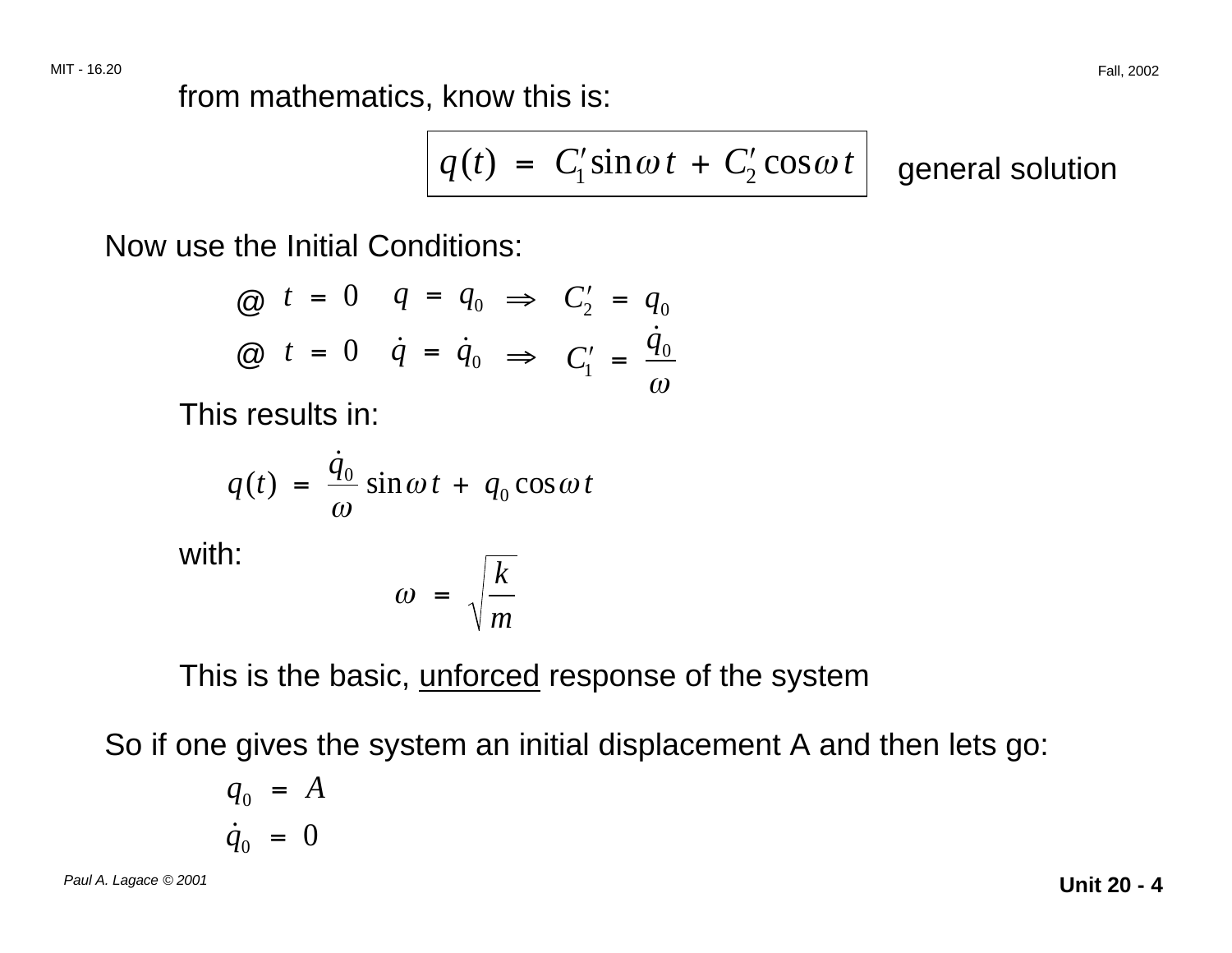**Figure 20.1 Basic unforced dynamic response of single spring-mass system** 



But, generally systems have a force, so need to consider: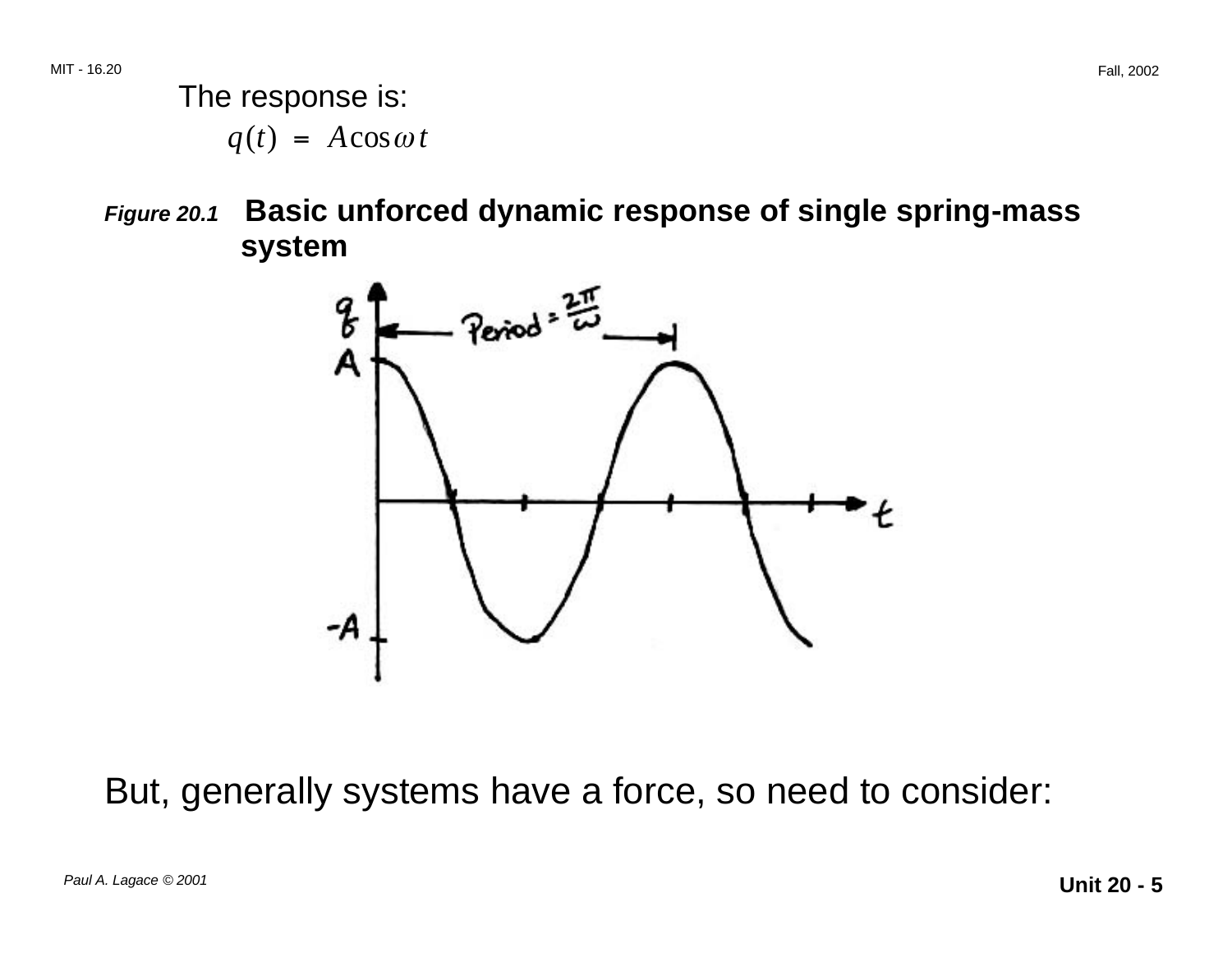#### Forced Vibration

The homogeneous solution is still valid, but must add a *particular solution* 

The simplest case here is a constant load with time…

**Figure 20.2 Representation of constant applied load with time**



(think of the load applied suddenly  $\Rightarrow$  step function at t = 0)

The governing equation is:

$$
m\ddot{q} + kq = F_0
$$

The particular solution has no time dependence since the force has no time dependence:

$$
q_{\text{particular}} = \frac{F_0}{k}
$$

Paul A. Lagace © 2001 **Unit 20 - 6**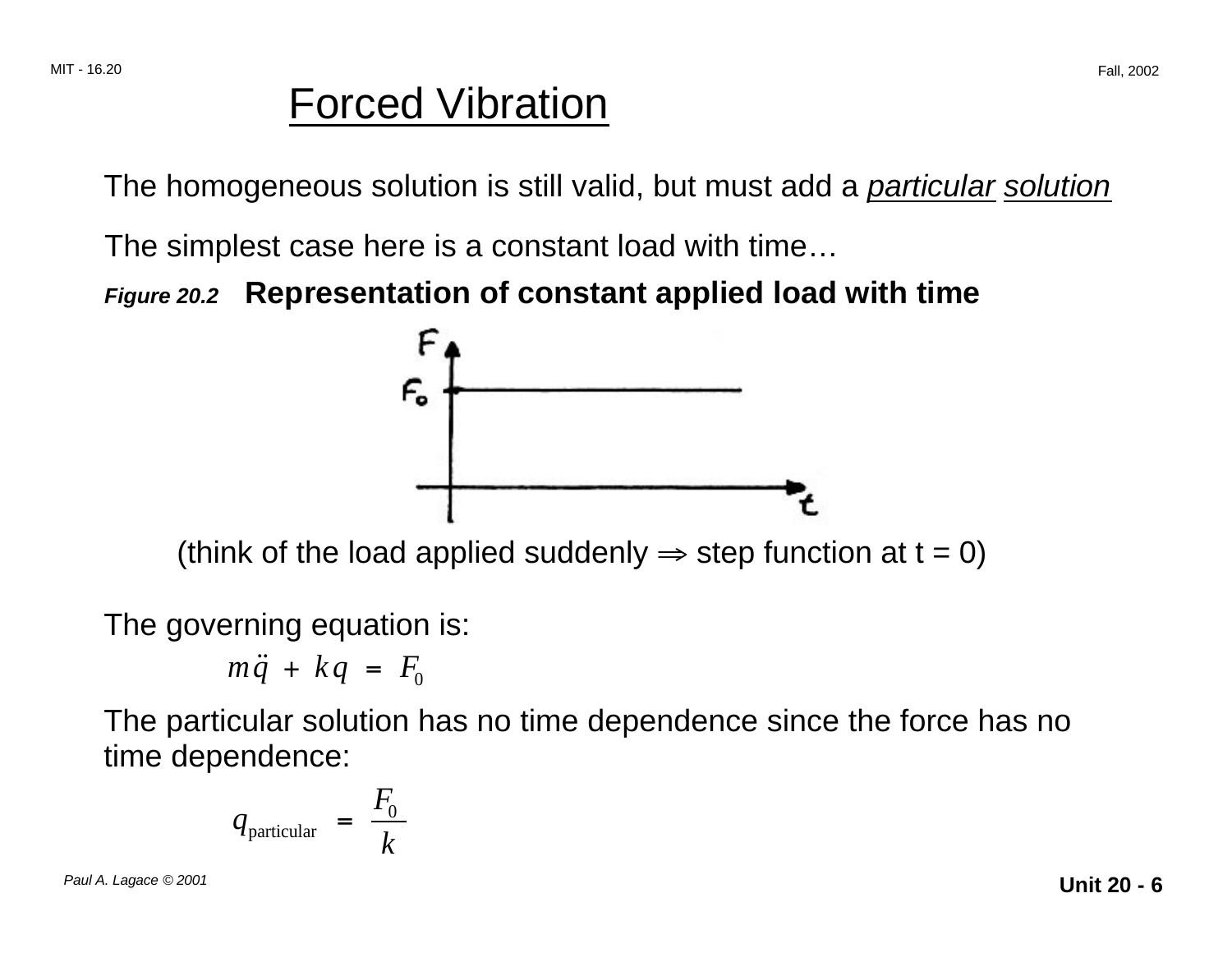Now use the homogeneous solution with this to get the total solution:

$$
q(t) = C_1 \sin \omega t + C_2 \cos \omega t + \frac{F_0}{k}
$$

The Initial Conditions are:

$$
\begin{aligned}\n\textcircled{a} \quad t &= 0 \qquad q = 0 \\
\dot{q} &= 0 \\
q(0) &= 0 \implies C_2 = -\frac{F_0}{k} \\
\dot{q}(0) &= 0 \implies C_1 = 0\n\end{aligned}
$$

So the final solution is:

$$
q = \frac{F_0}{k} \left( 1 - \cos \omega t \right)
$$
  
with  $\omega = \sqrt{\frac{k}{m}}$ 

Plotting this: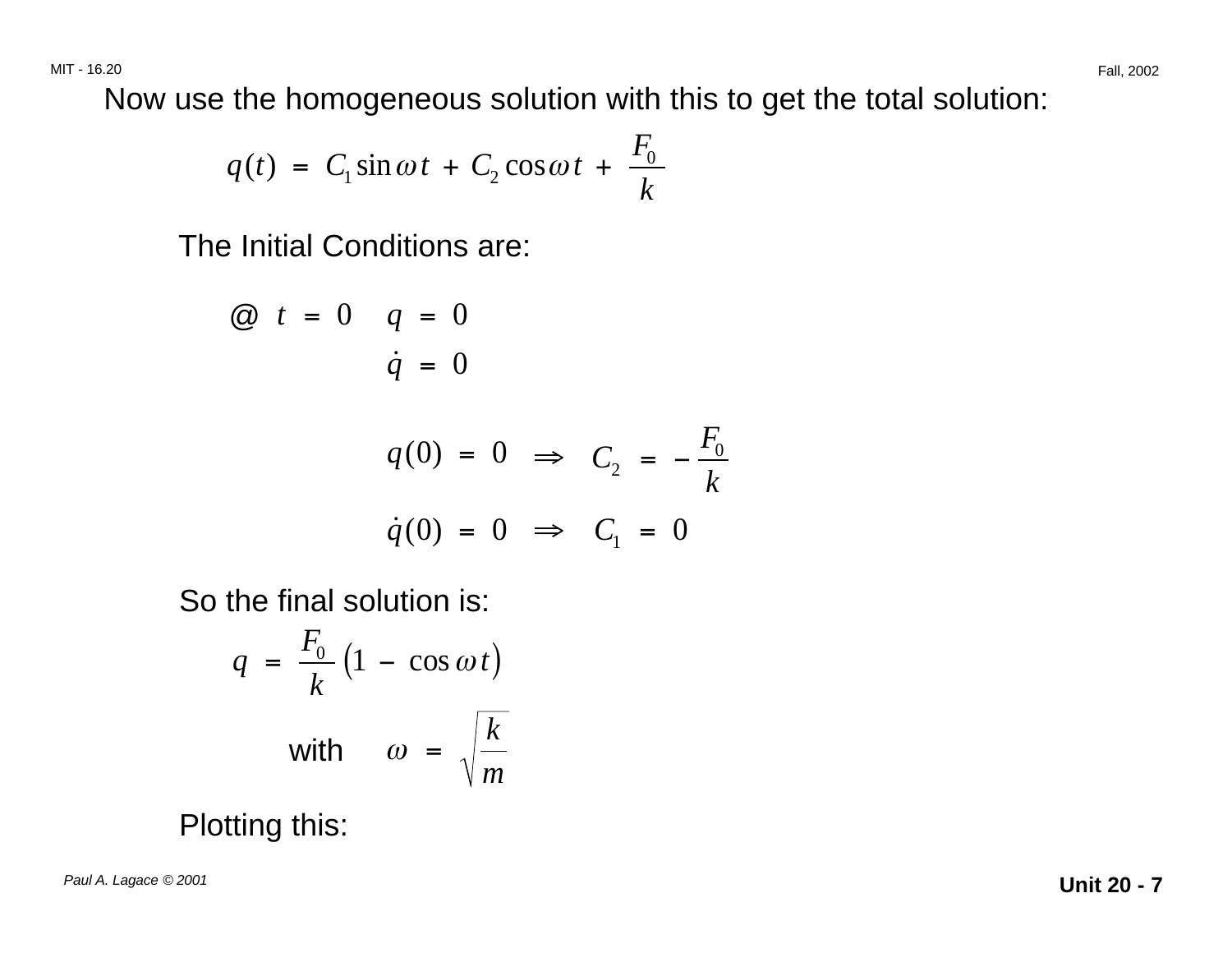**Figure 20.3 Ideal dynamic response of single spring-mass system to constant force** 



Note that:

Dynamic response  $= 2 \times$  static response

"dynamic magnification factor" - will be larger when considering stresses over their static values

Know this doesn't really happen (i.e. response does not continue forever) What has been left out?

DAMPING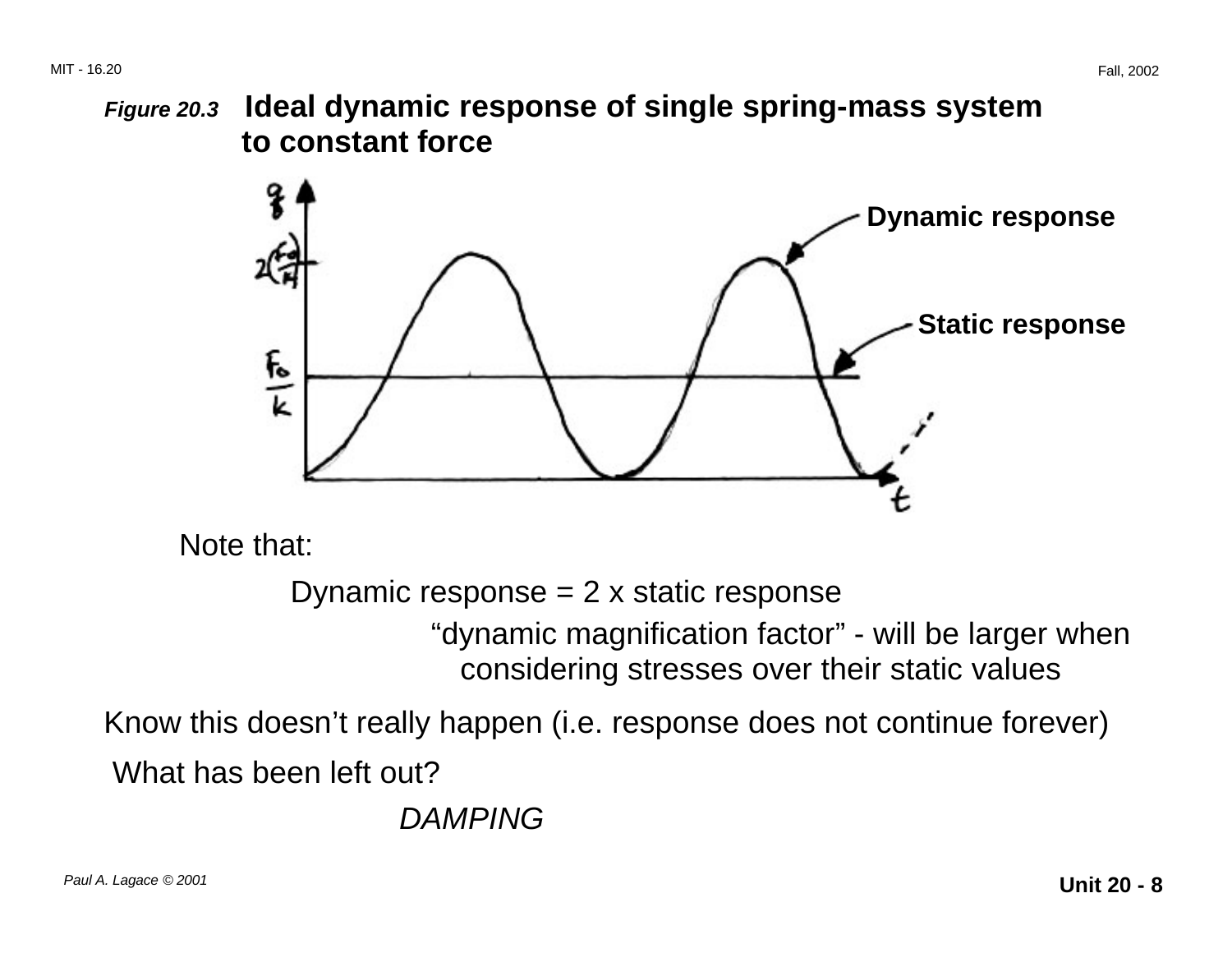Actual behavior would be…

**Figure 20.4 Actual dynamic response (with damping) of single springmass system to constant force** 



Have considered a simple case. But, in general forces are not simple steps. Consider the next "level"…

# The Unit Impulse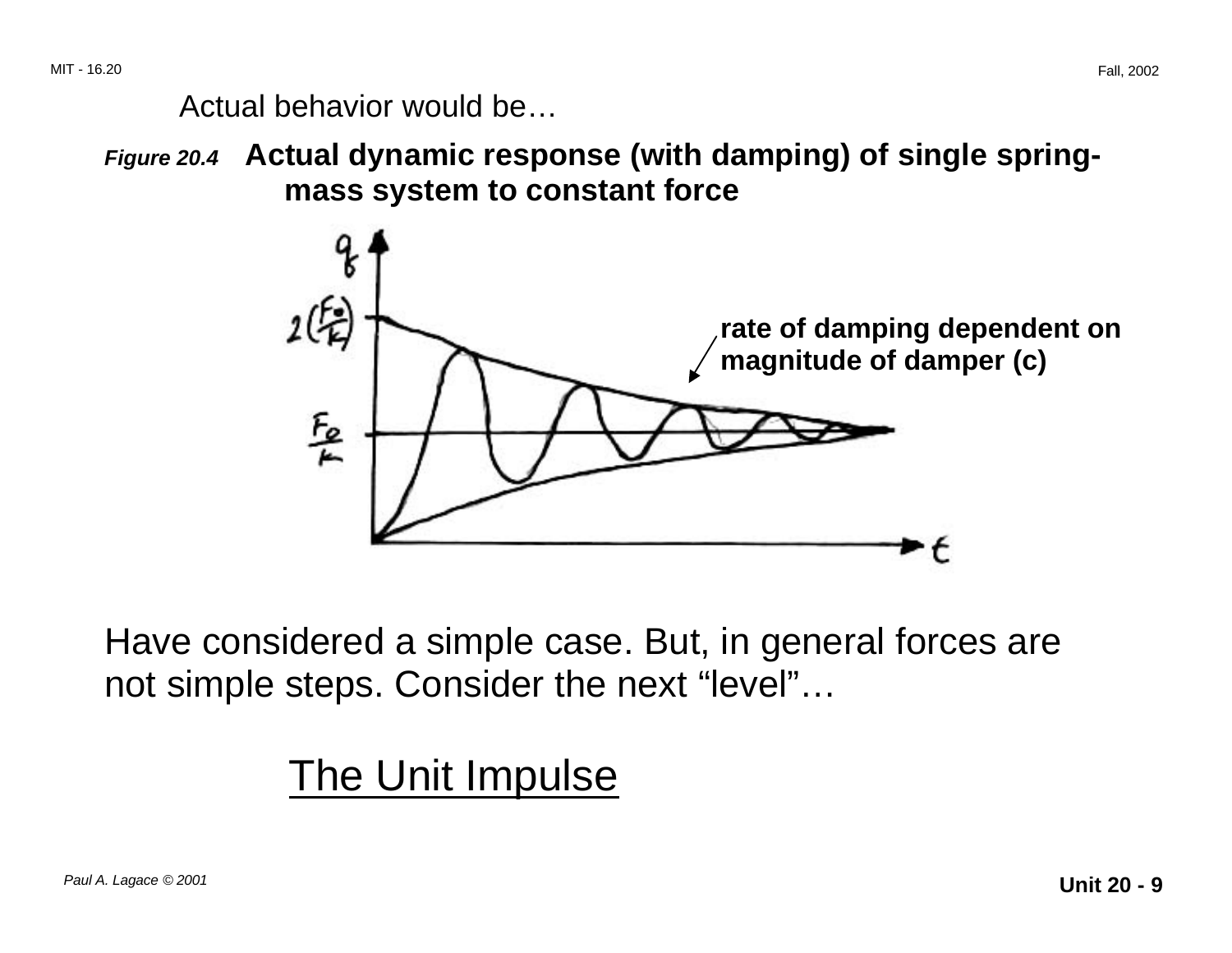An impulse occurs at time  $t = \tau$ . Such a force is represented by the

| Dirac delta function: | \n $F(t) = \delta(t - \tau)$ \n                                |
|-----------------------|----------------------------------------------------------------|
| where:                | \n $\delta(t - \tau) = 0 \quad \text{(a)}$ \n $t \neq \tau$ \n |
| and:                  | \n $\int_{-\infty}^{\infty} \delta(t - \tau) \, dt = 1$ \n     |

a

Recall: force  $x$  time = impulse Hence,

$$
\int_{-\infty}^{\infty} g(t) \, \delta(t-\tau) \, dt
$$
\n= 0 everywhere but at  $t = \tau$   
\n=  $g(\tau) \int_{-\infty}^{\infty} \delta(t-\tau) \, dt$   
\nnow a constant  
\nwith regard to  
\ntime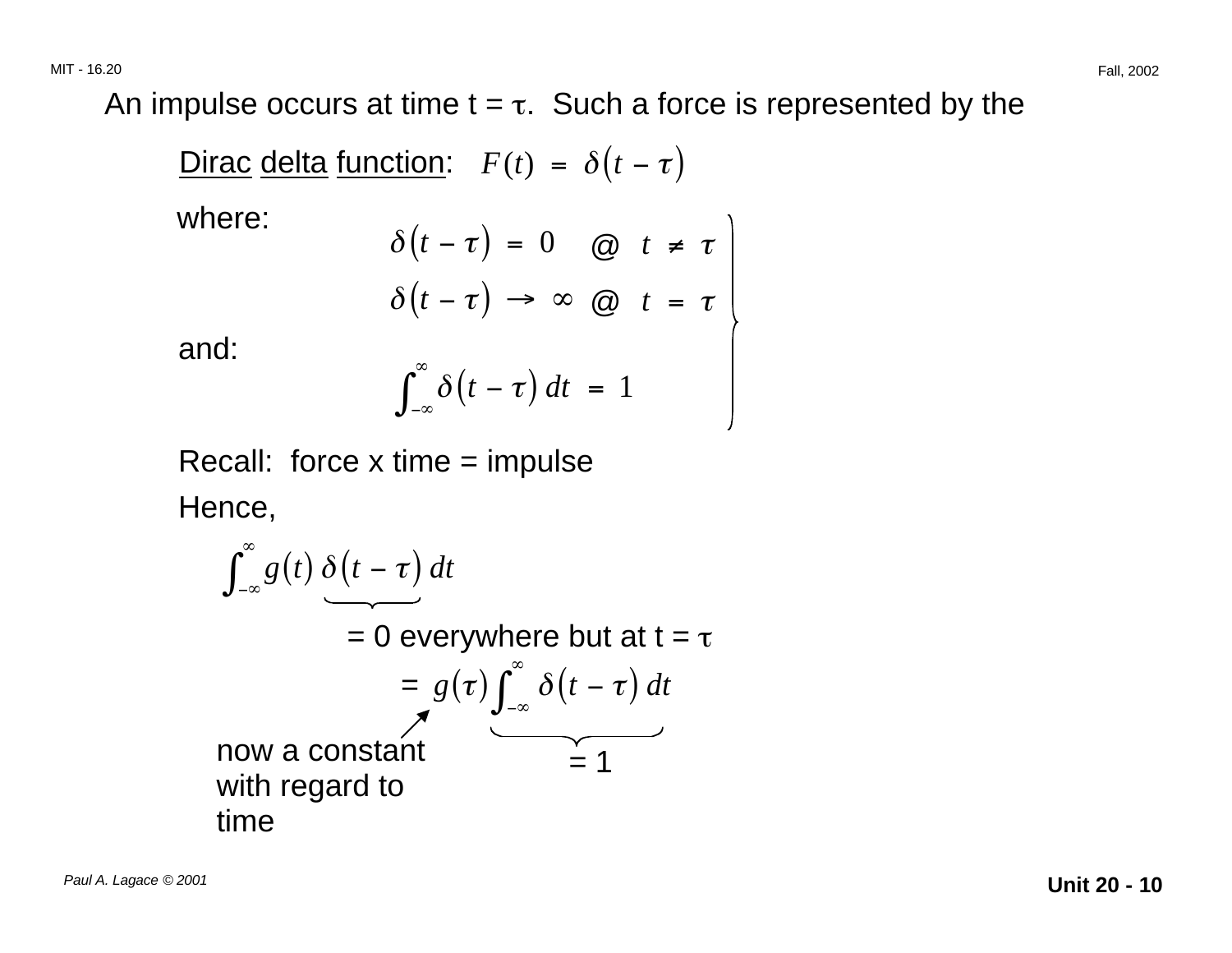$$
\Rightarrow \boxed{\int_{-\infty}^{\infty} g(t) \, \delta(t-\tau) \, dt = g(\tau)}
$$

Use this force function in the governing equation:

$$
m\ddot{q} + kq = \delta(t-\tau)
$$

τ **Figure 20.5 Representation of unit impulse force at time** <sup>τ</sup>



Use Initial Condition of system at rest:

$$
\begin{array}{rcl}\n\textcircled{a} & t < \tau & q = 0 \\
\dot{q} & = 0\n\end{array}
$$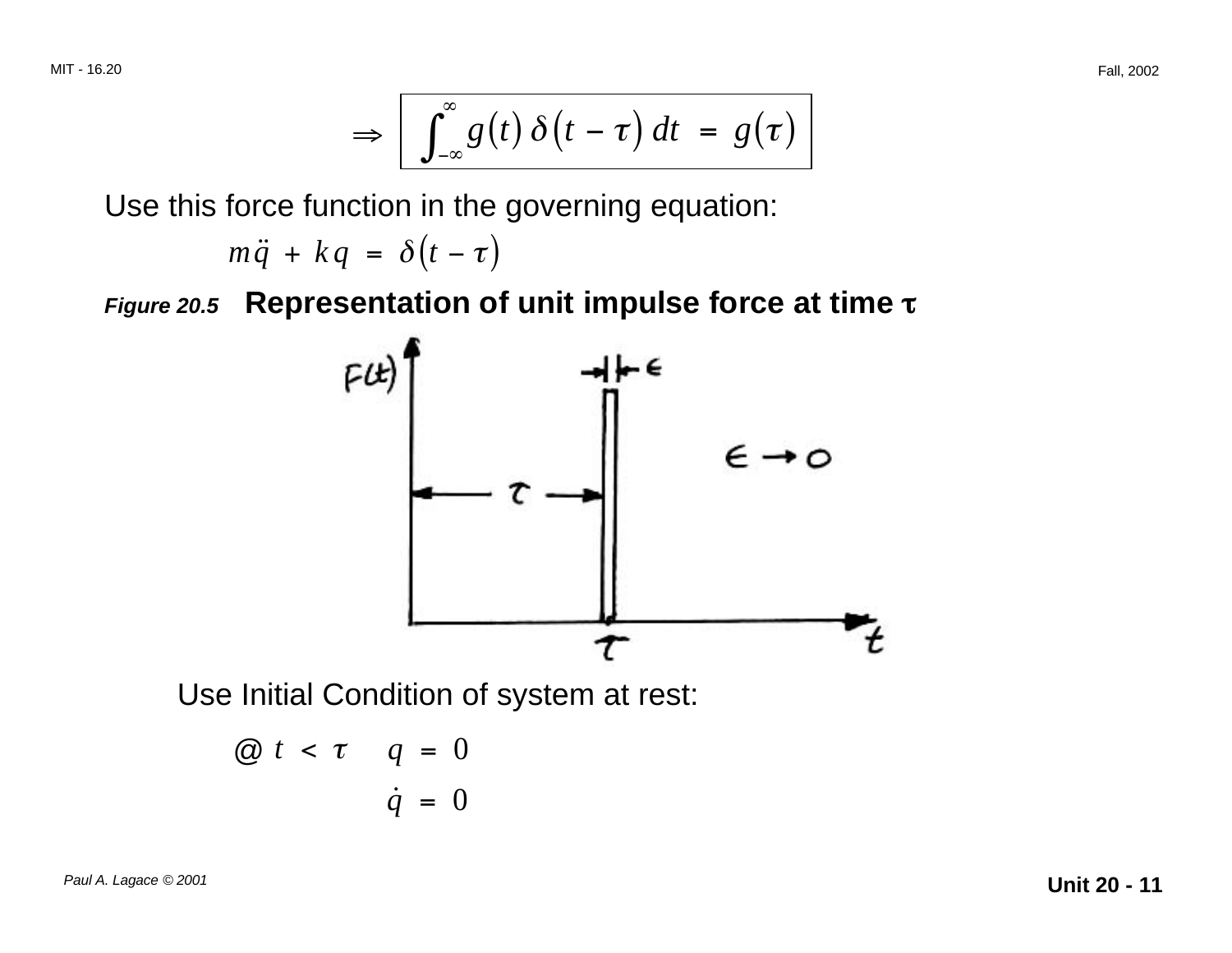To get the result, integrate the equation over the regime where the force is nonzero  $(t = \tau \text{ to } \tau + \varepsilon)$ 

$$
\Rightarrow \int_{\tau}^{\tau+\varepsilon} m \frac{d^2q}{dt^2} dt + k \int_{\tau}^{\tau+\varepsilon} q dt = \int_{\tau}^{\tau+\varepsilon} \delta(t-\tau) dt
$$

use trapezoidal rule

Trapezoidal Rule:

$$
\int_{A}^{B} q dt = \frac{1}{2} [q (B) + q (A)] \times (t_{B} - t_{A})
$$

This gives:

$$
\Rightarrow m \left[ \left( \frac{dq}{dt} \right)_{\tau + \varepsilon} - \left( \frac{dq}{dt} \right)_{\tau} \right] + k \frac{1}{2} \left[ q(\tau + \varepsilon) + q(\tau) \right] \varepsilon = 1
$$
  
= 0 from Initial  
Condition  $\varepsilon \rightarrow 0$   
Initial  
Condition

All this results in: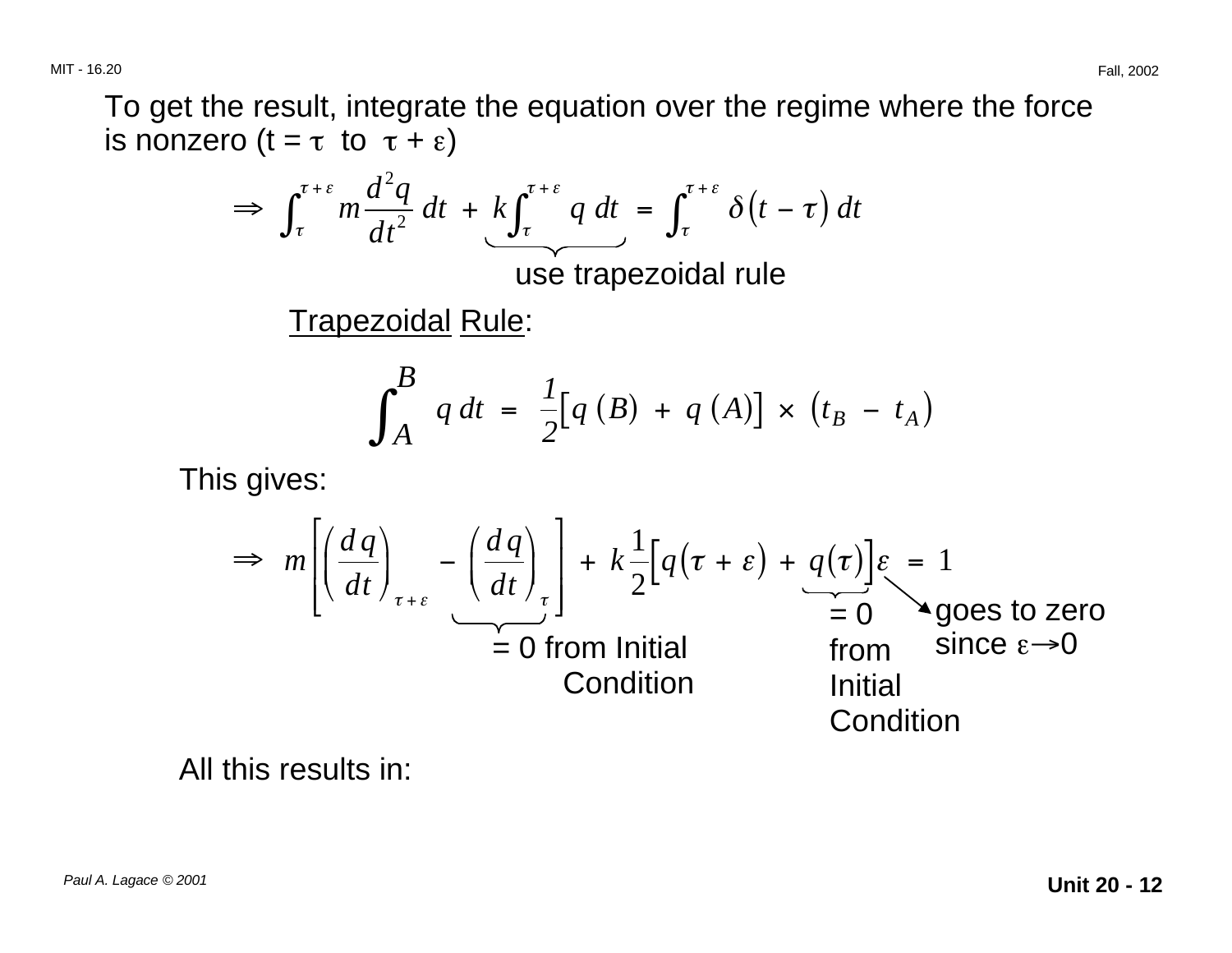$$
\frac{\left(\frac{dq}{dt}\right)_{\tau+\varepsilon}}{\left(q\right)_{\tau+\varepsilon}} = \frac{1}{m}
$$
\n
$$
(q)_{\tau+\varepsilon} = 0
$$

A unit impulse at time  $\tau$  is thus a free vibration problem with an initial velocity (equal in magnitude to the inverse of the mass)

| Note: Units are consistent since the integral of $\delta(t - \tau)$ is a force $x$ time. So:                                                                                               |
|--------------------------------------------------------------------------------------------------------------------------------------------------------------------------------------------|
| \n $\left[\frac{dq}{dt}\right] = \frac{\text{Force} \times \text{time}}{\text{mass}} = \frac{\text{mass} \times \frac{\text{length}}{(\text{time})^2} \times \text{time}}{\text{mass}}$ \n |
| \n $= \frac{\text{length}}{\text{time}} = \text{[velocity]}$ \n                                                                                                                            |

So use the homogeneous solution:

$$
q(t) = C_1 \sin \omega t + C_2 \cos \omega t
$$

but: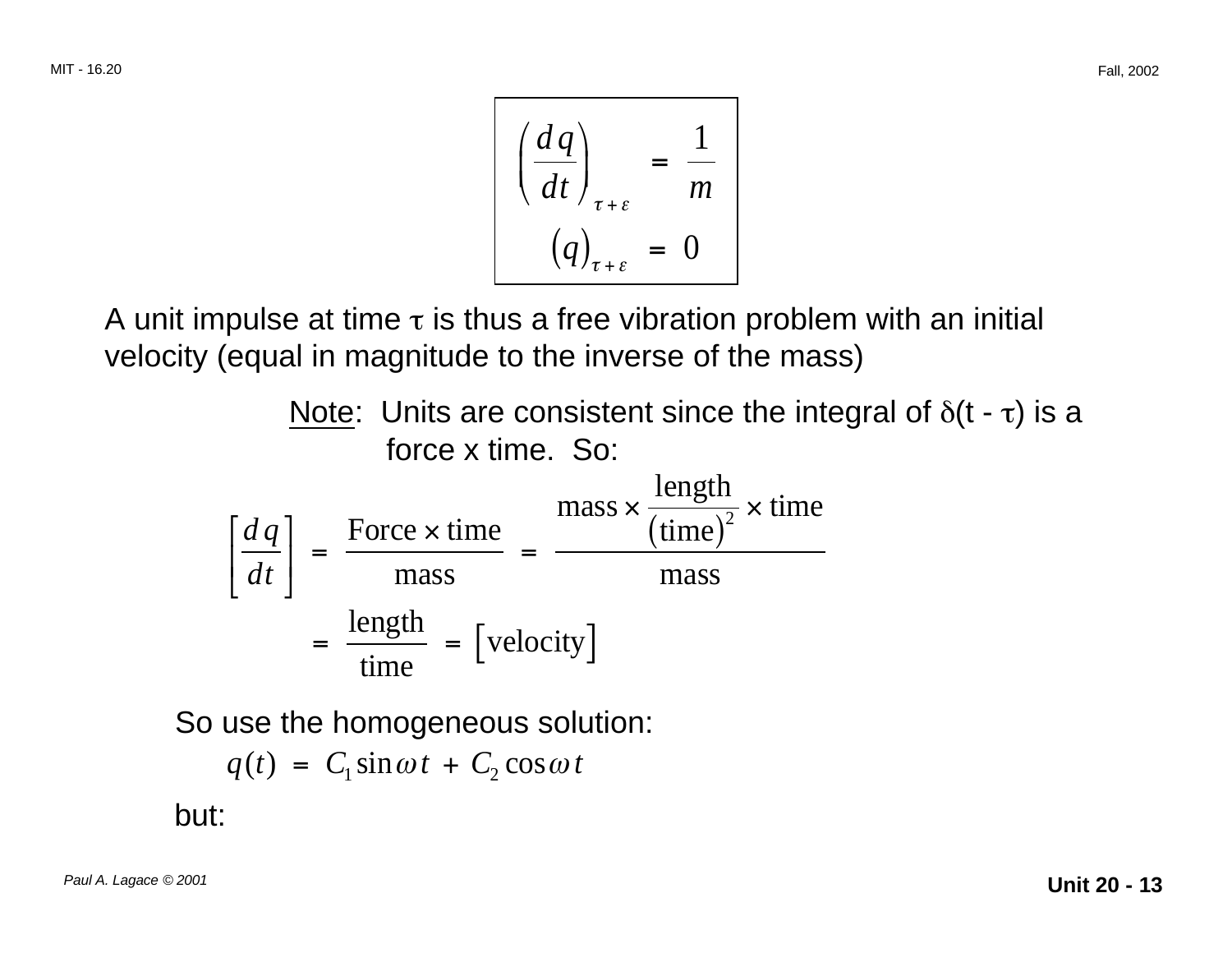• shift the time  $\{t' = 0 \ @ \ t = \tau \Rightarrow (t - \tau)\}$ 

• use:  
\n
$$
\dot{q}(t = \tau) = \frac{1}{m}
$$
\n
$$
q(t = \tau) = 0
$$

Thus:

$$
q(t) = C_1 \sin \omega (t - \tau) + C_2 \cos \omega (t - \tau)
$$

Initial Conditions give:

$$
q(t = \tau) = 0 \implies C_2 = 0
$$
  

$$
\dot{q}(t = \tau) = \frac{1}{m} \implies \frac{1}{m} = C_1 \omega \implies C_1 = \frac{1}{m \omega}
$$

Thus:

$$
q(t) = \frac{1}{m \omega} \sin \omega (t - \tau)
$$

with:  
\n
$$
\omega = \sqrt{\frac{k}{m}}
$$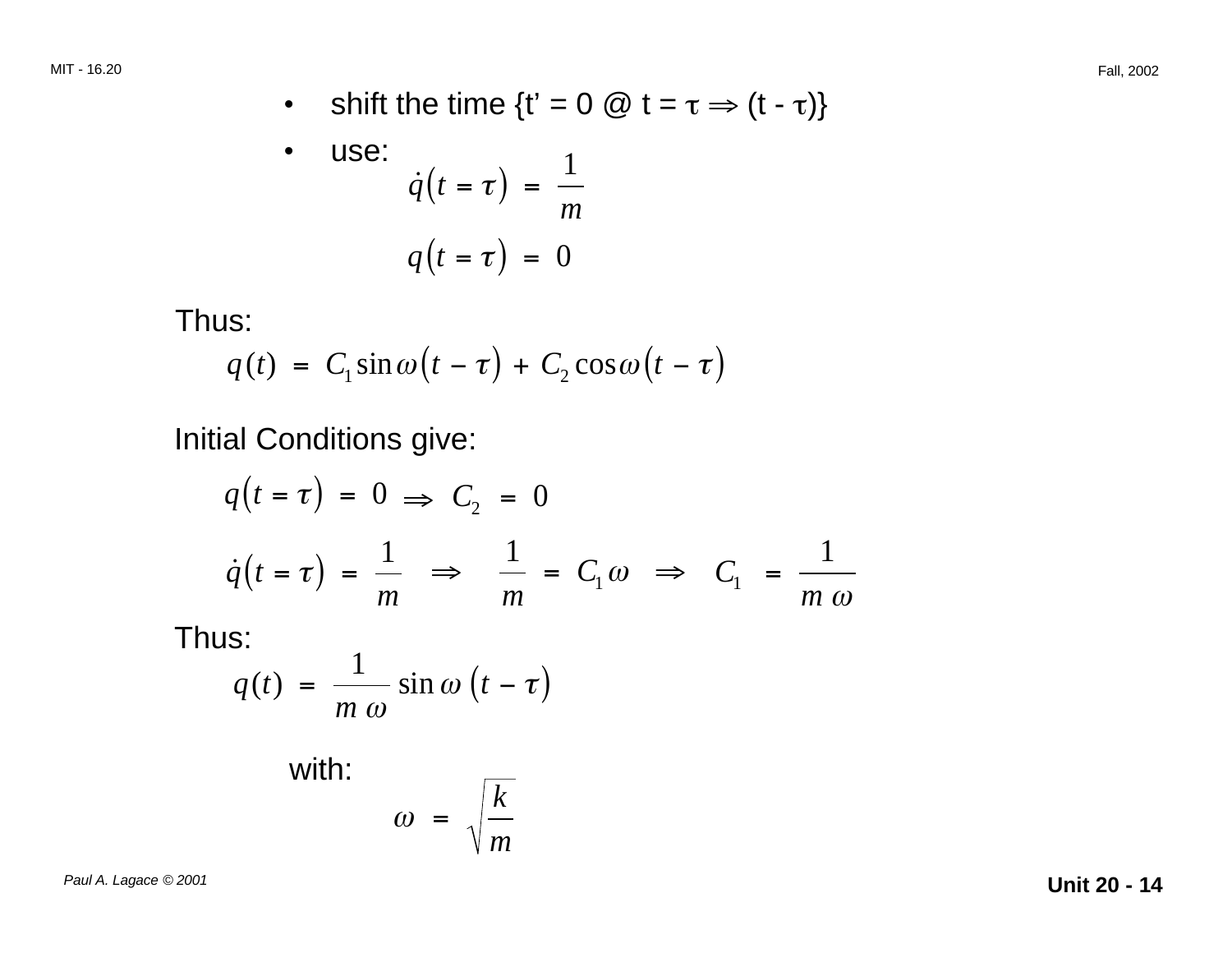τ **force impulse at time** τ**Figure 20.6 Dynamic response of single spring-mass system to unit** 



 $q(t) = \frac{1}{t} \sin \omega (t - \tau)$  for t ≥ τ Summarizing...the response to a unit impulse at  $t = \tau$  is: *m* ω

 $0$  for t ≤ τ

For an impulse of arbitrary magnitude  $I_0$ , multiply the solution by  $I_0$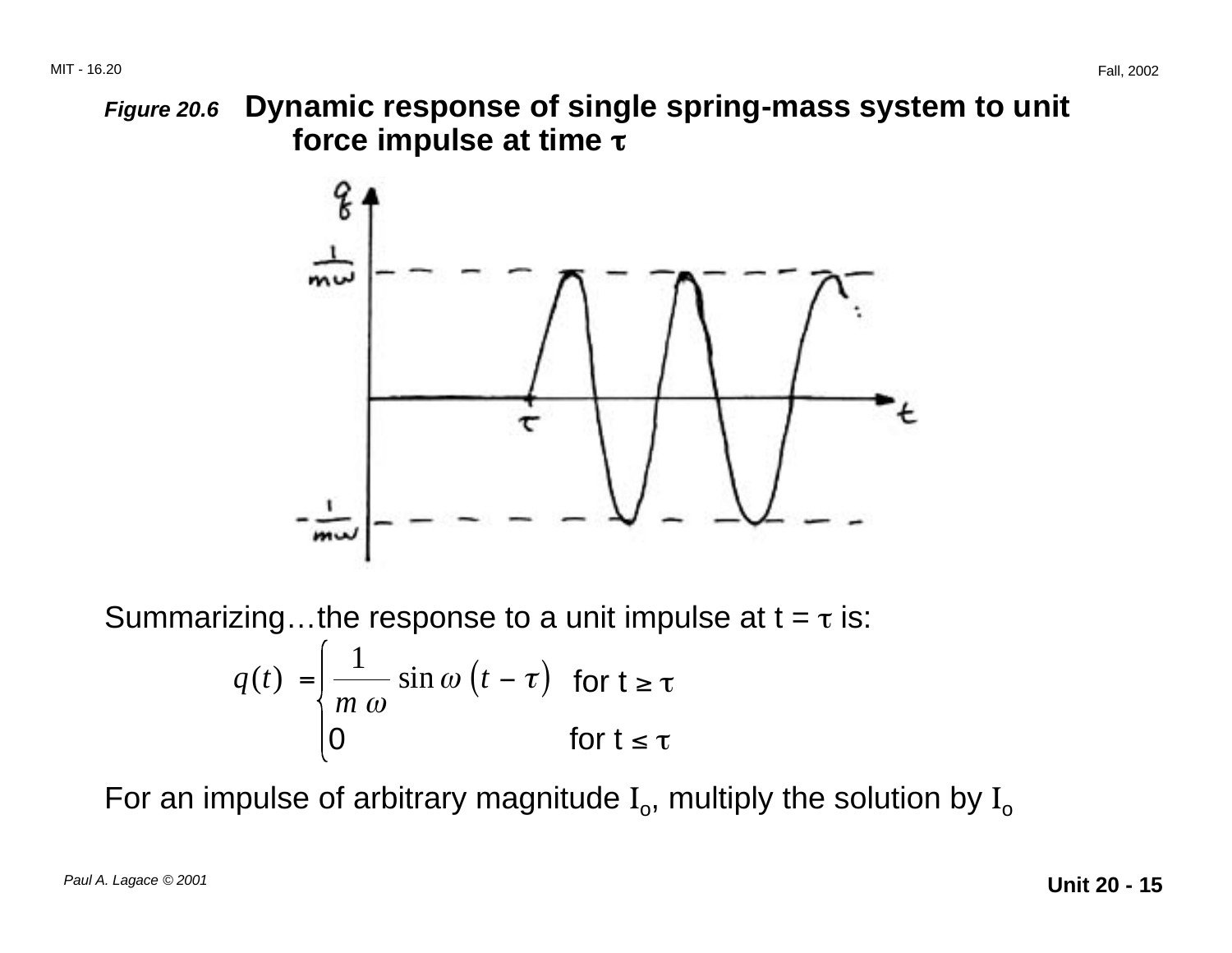For convenience, write this particular response as:

h  $(t - \tau)$  = response to unit impulse

Now, how does one progress to an…

#### Arbitrary Force

Consider some arbitrary force with time:

**Figure 20.7 Representation of arbitrary force with time**



Break the force into/represent it as a series of impulses: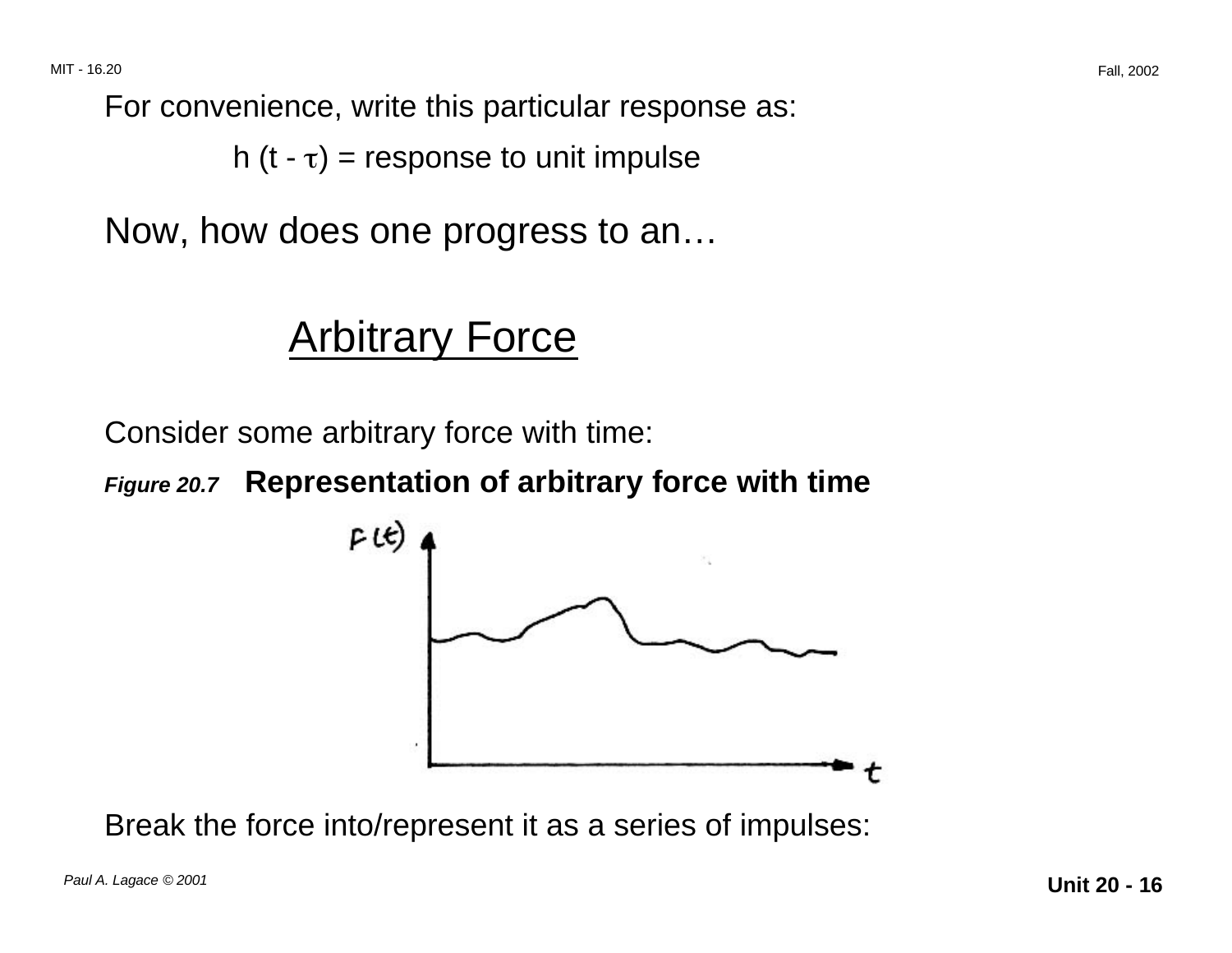

 $q(t)$  $\left[ \left| \left| \mathbf{F}(\tau) \right| \right]$  $\left| \mathbf{F}(\tau) \right|$  $\left| \mathbf{F}(\tau) \right|$ 

where  $h(t - \tau)$  is characteristic response of system to an impulse.

So the total response is the summation of the responses to all the impulses. In the limit, there are infinite impulses leading to the integral:

$$
q(t) \mathbb{H} \int_0^t F(\tau) \, h \, \mathrm{d} t - \tau \, \mathrm{d} t
$$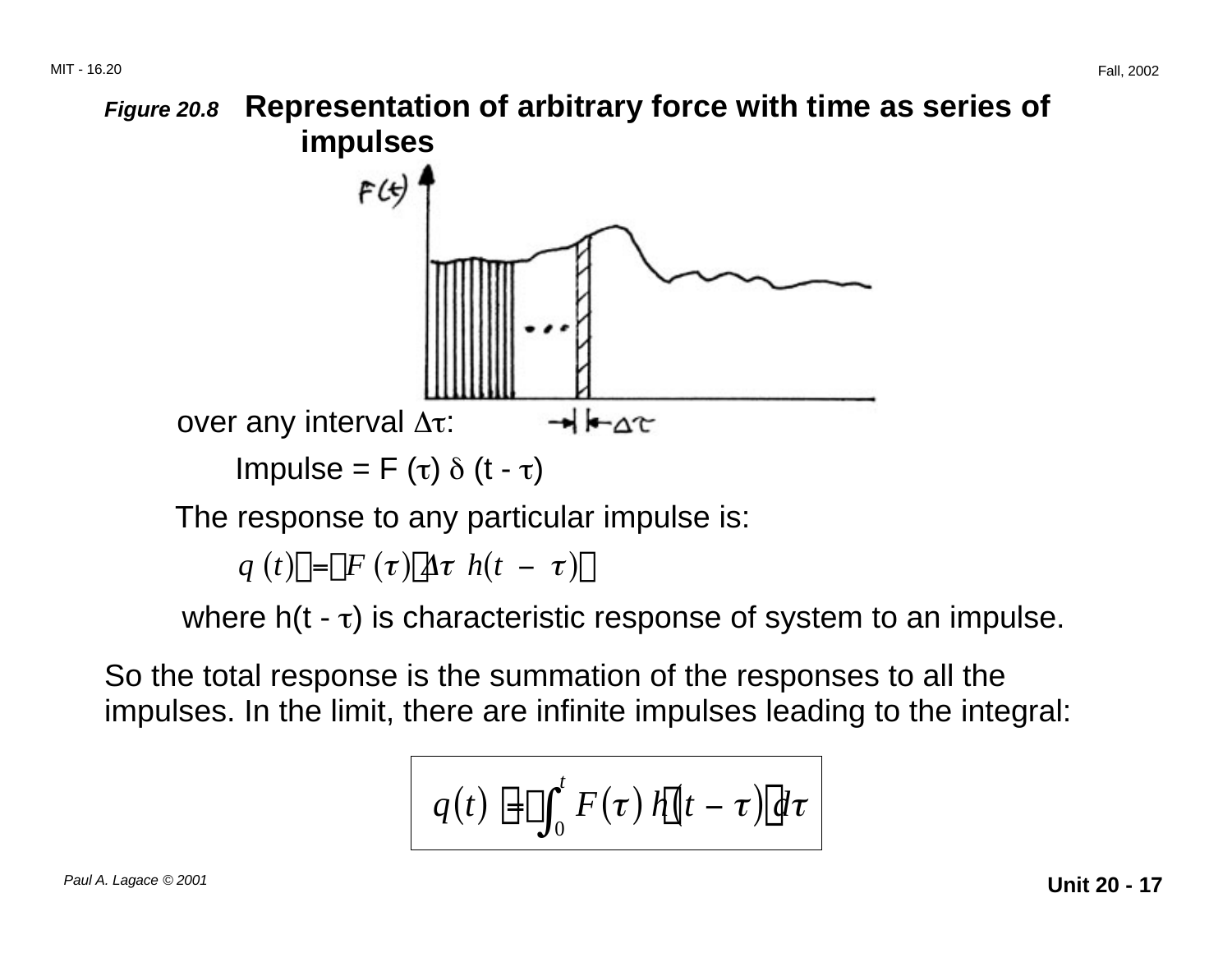This is known as:

#### **Duhamel's integral** or **The convolution integral** or **The linear superposition integral**

This is a general case. For the particular single spring-mass system:

$$
q(t) \mathbb{H} \frac{1}{m \omega} \int_0^t F(\tau) \sin \omega (t - \tau) [d\tau]
$$
  
response to arbitrary F(t)

Additional initial conditions (velocity and displacement) can be added to this through the homogeneous solution to give:

$$
q(t) \boxplus \Box \frac{1}{m \omega} \int_0^t F(\tau) \sin \omega (t - \tau) [\, dt + \Box \frac{\dot{q}(0)}{\omega} \sin \omega t
$$

$$
+ \Box q(0) \cos \omega t
$$

#### Of all the arbitrary forces, there is one form of particular interest: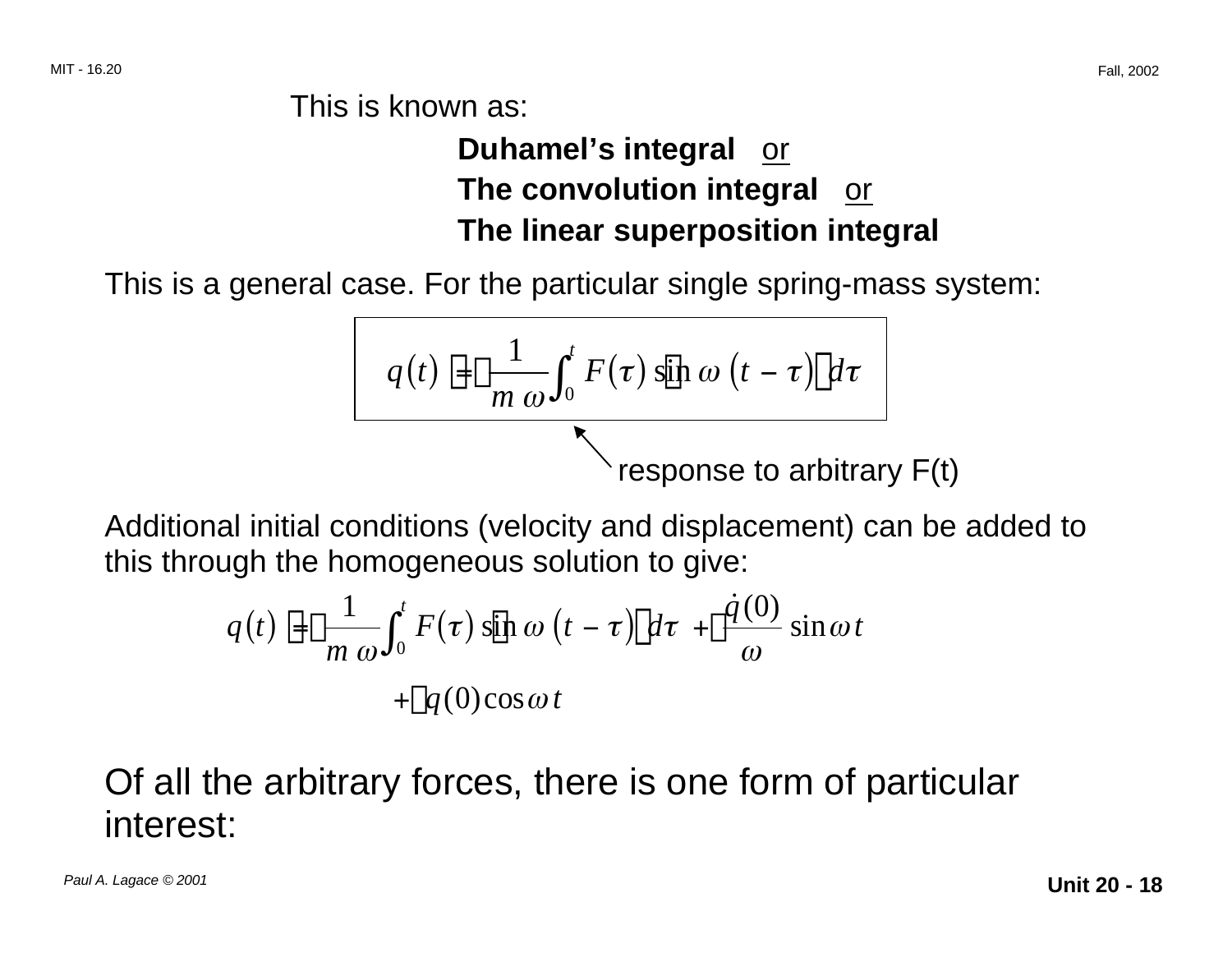## Sinuisoidal Force

This is an important basic input

- motors
- helicopters
- other cyclical cases

Use the integral previously developed for the case of the basic force:

 $F(t) = \prod F_a \sin \Omega t$ 

(use capital  $\Omega$  to differentiate from system natural frequency)

> $\Omega$  - forcing frequency  $\omega$  - system (response) natural frequency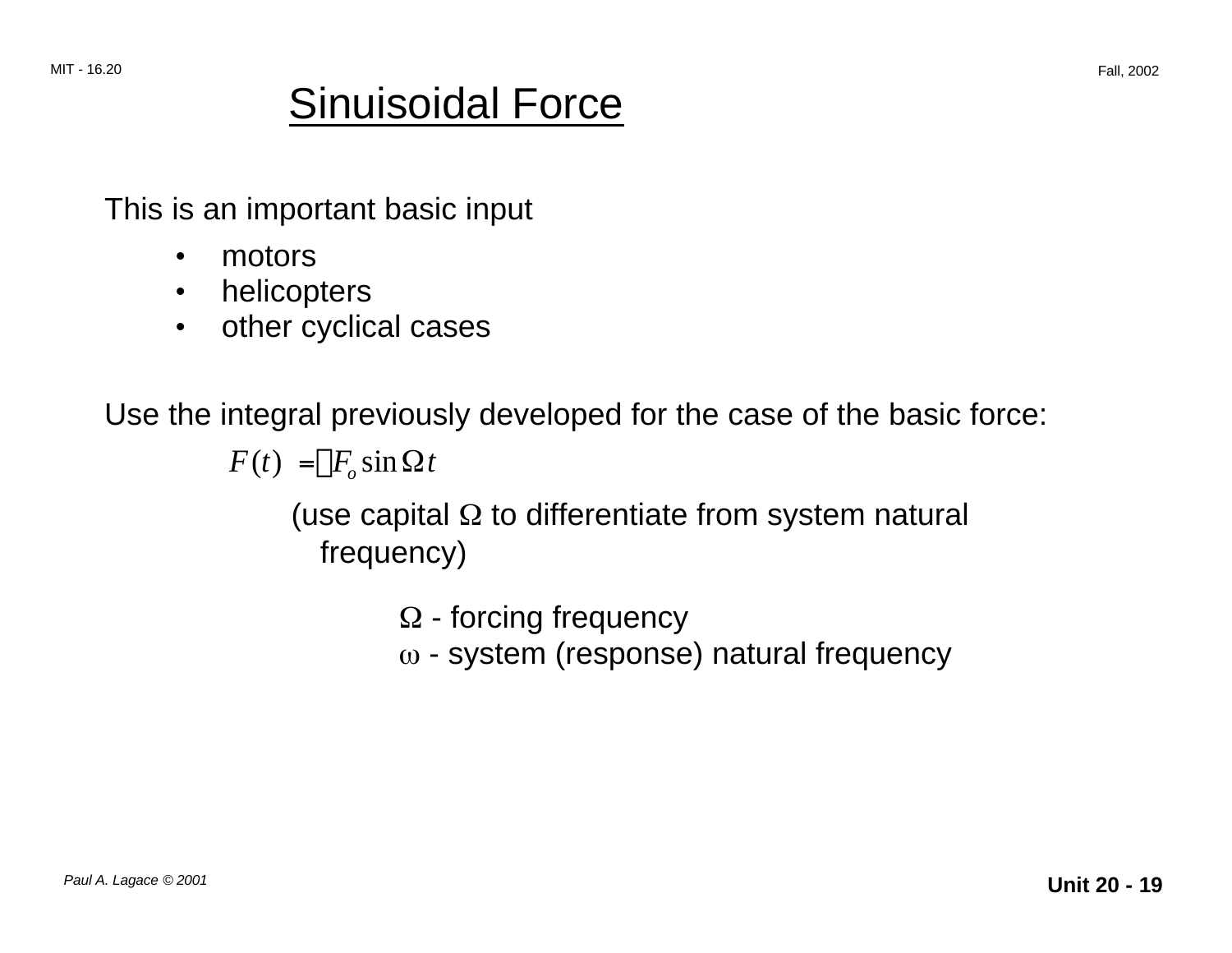**Figure 20.9 Representation of sinusoidal forcing function** 



The solution is thus:

$$
q(t)\mathbf{u} = \mathbf{u} \frac{F_0}{m\omega} \int_0^t \sin \Omega \tau \sin \omega (t - \tau) \mathbf{d} \tau
$$

One can perform this integral to get the solution

#### or

Go back to the original Ordinary Differential Equation:

$$
m\ddot{q} + \mathbb{k}q = \mathbb{E}F_o \sin \Omega t
$$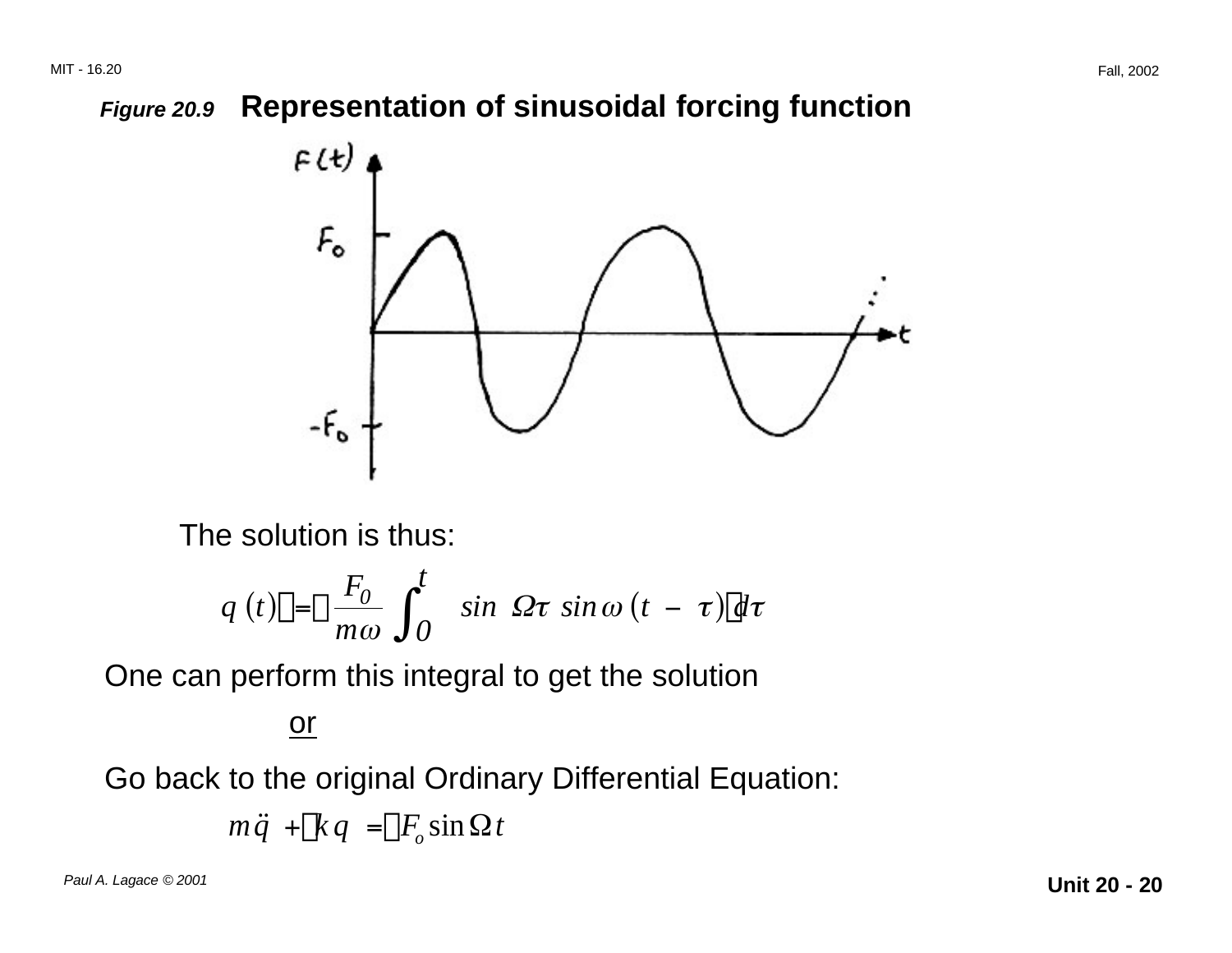The overall solution is:

$$
q(t) = \underbrace{\Box C_1 \sin \omega t}_{\text{homogeneous solution}} + \underbrace{\Box q_{\text{particular}}}_{\text{homogeneous solution}}
$$

Can see:

$$
q_{\text{particular}} = \square C_3 \sin \Omega t
$$

Plugging this in the governing Ordinary Differential Equation:

$$
-m\Omega^2 C_3 \sin \Omega t + [k C_3 \sin \Omega t] = [F_0 \sin \Omega t]
$$

$$
\Rightarrow C_3 = \boxed{\frac{F_o}{-m\Omega^2 + \boxed{k}}} = \frac{F_o}{k\left(1 - \Omega^2 \frac{m}{k}\right)}
$$

use:

$$
\omega = \Box \sqrt{\frac{k}{m}} \quad \Rightarrow \quad C_3 = \Box \frac{F_o}{k \left(1 - \frac{\Omega^2}{\omega^2}\right)}
$$

This gives the overall solution of: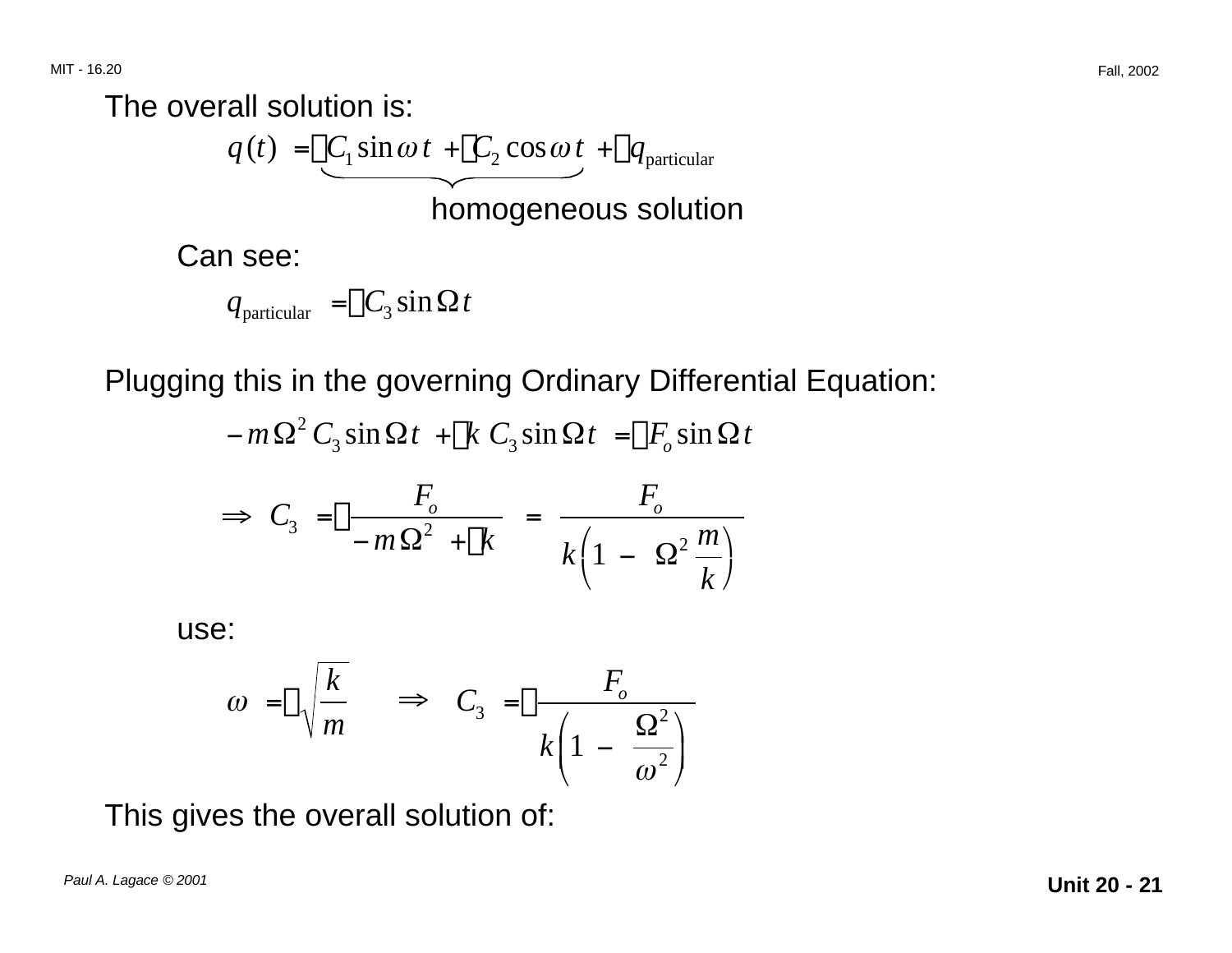$$
q(t) = \underbrace{\left[ C_1 \sin \omega t + \underbrace{\left[ C_2 \cos \omega t + \frac{F_o}{\omega^2} \right]}_{\text{Starting transient}} \sin \Omega t} \underbrace{k \left( 1 - \frac{\Omega^2}{\omega^2} \right)}_{\text{frequencies of the given tually die out}
$$
\n
$$
T = \frac{1}{\omega^2}
$$
\n
$$
T = \frac{1}{\omega^2}
$$
\n
$$
T = \frac{1}{\omega^2}
$$
\n
$$
T = \frac{1}{\omega^2}
$$
\n
$$
T = \frac{1}{\omega^2}
$$
\n
$$
T = \frac{1}{\omega^2}
$$
\n
$$
T = \frac{1}{\omega^2}
$$
\n
$$
T = \frac{1}{\omega^2}
$$
\n
$$
T = \frac{1}{\omega^2}
$$
\n
$$
T = \frac{1}{\omega^2}
$$
\n
$$
T = \frac{1}{\omega^2}
$$
\n
$$
T = \frac{1}{\omega^2}
$$
\n
$$
T = \frac{1}{\omega^2}
$$
\n
$$
T = \frac{1}{\omega^2}
$$
\n
$$
T = \frac{1}{\omega^2}
$$
\n
$$
T = \frac{1}{\omega^2}
$$
\n
$$
T = \frac{1}{\omega^2}
$$
\n
$$
T = \frac{1}{\omega^2}
$$
\n
$$
T = \frac{1}{\omega^2}
$$
\n
$$
T = \frac{1}{\omega^2}
$$
\n
$$
T = \frac{1}{\omega^2}
$$
\n
$$
T = \frac{1}{\omega^2}
$$
\n
$$
T = \frac{1}{\omega^2}
$$
\n
$$
T = \frac{1}{\omega^2}
$$
\n
$$
T = \frac{1}{\omega^2}
$$
\n
$$
T = \frac{1}{\omega^2}
$$
\n
$$
T = \frac{1}{\omega^2}
$$
\n
$$
T = \frac{1}{\omega^2}
$$
\n
$$
T = \frac{1}{\omega^2}
$$
\n
$$
T = \frac{1}{\omega^2}
$$
\n
$$
T = \frac{1}{\omega^2}
$$
\n<math display="block</math>

Now, using the Initial Conditions:

$$
q(0) = 0 \Rightarrow C_2 = 0
$$

$$
\dot{q}(0) = 0 \Rightarrow \omega C_1 + \frac{F_o \Omega}{k \left(1 - \frac{\Omega^2}{\omega^2}\right)} = \Omega
$$
\n
$$
\Rightarrow C_1 = \square - \frac{F_o \Omega}{k \left(1 - \frac{\Omega^2}{\omega^2}\right)}
$$

Thus, the final solution is: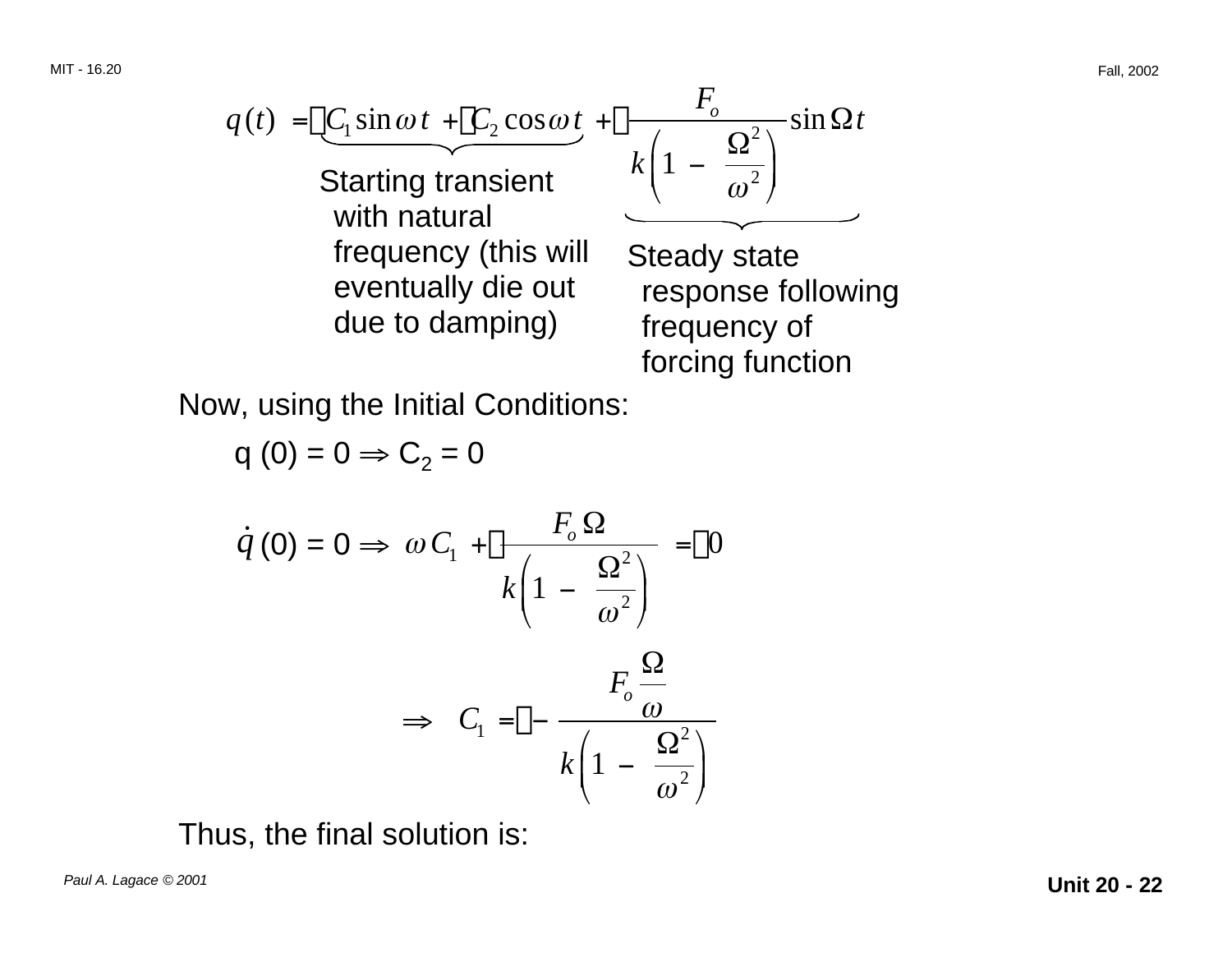

- For low  $\Omega$ , response approximately static
- For high Ω, response goes to zero (waves!)
- For medium  $\Omega$ ....DMF varies. Medium depends on  $\omega$  which is system structural response
- At  $\omega = \Omega$ , DMF  $\rightarrow \infty$  This is known as "Resonance"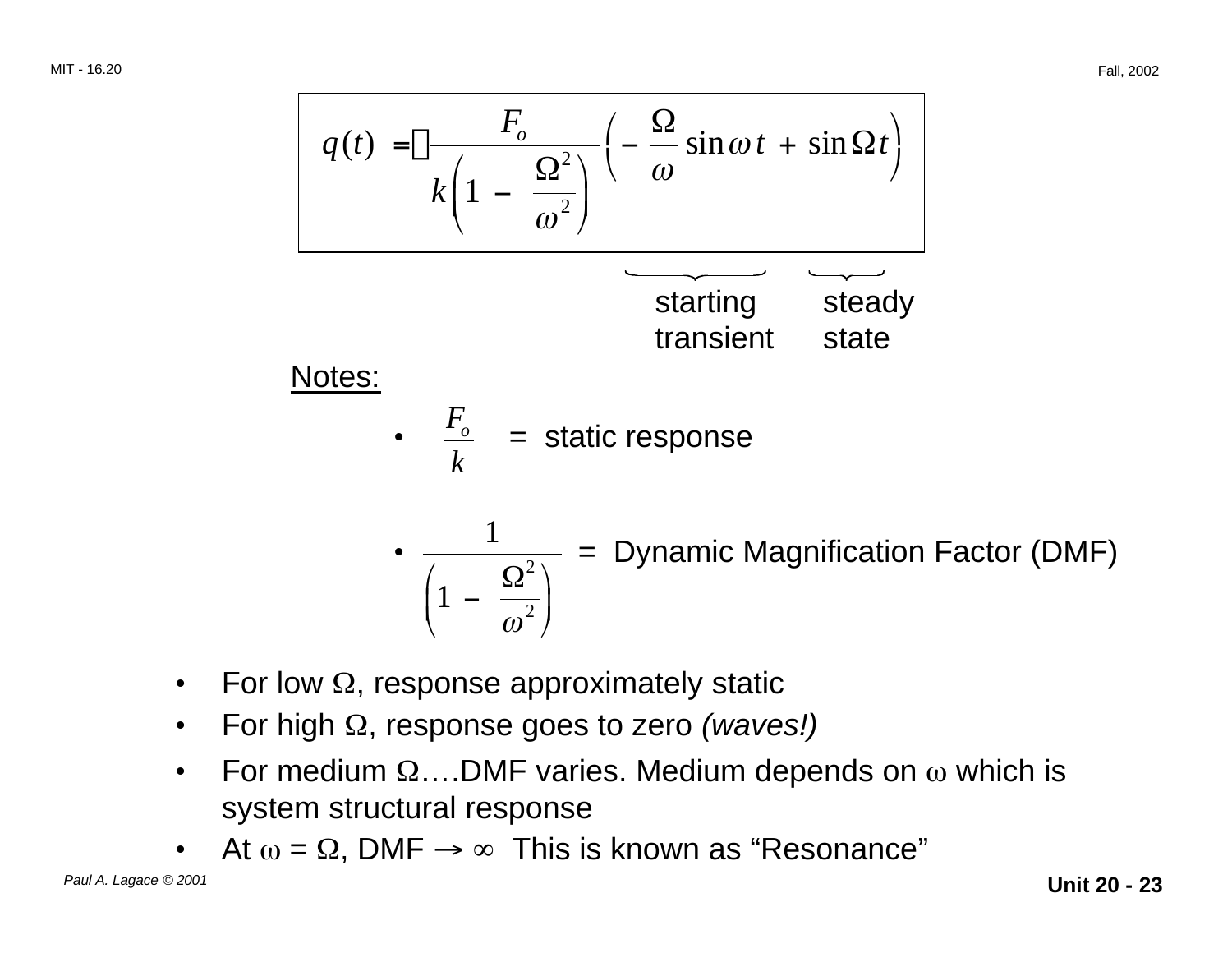

Thus, if one excites a system at/near its natural frequency, very large responses result (damping and nonlinearities keep the response from going to infinity)